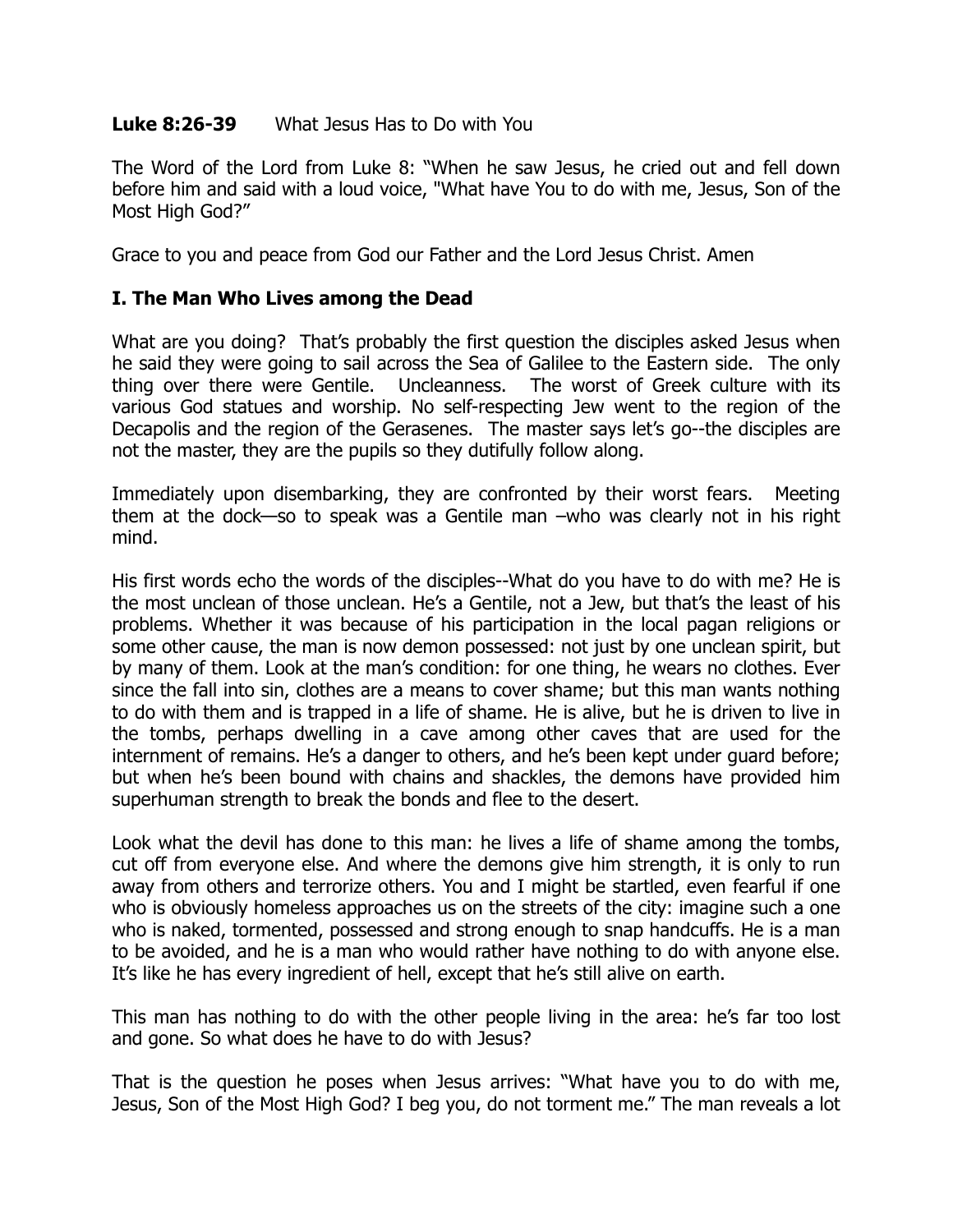with this opening salvo. For one thing, he knows who Jesus is: while everybody on the other side of the lake is still speculating whether or not Jesus might be the Messiah, this man declares Him to be the Son of the Most High God. It's not likely that he put two and two together himself: the man is overflowing with demons who know full well who Jesus is, and he's working off of what they've told him. Furthermore, he begs that Jesus would not torment him. That's significant, too: he doesn't challenge Jesus to a duel or bluster to see if he can scare Him off. The demons know full well who Jesus is, and they know that they're no match for the Son of the Most High God. They just want to get away from Jesus, but note this: they can't without His permission. So much more powerful is Jesus that they have to stay and squirm in His presence until He lets them go away.

So we have this surprising scene: the demons are begging Jesus. They're begging Him to let them go away, but they're also begging Him not to send them to the abyss. They know that their end is the lake of fire because of their evil, but they do not want that yet. They have to go somewhere, though. They have to get away from Jesus; so they ask permission to enter a nearby herd of pigs. Jesus grants their request; and as soon as the demons enter the pigs, they herd runs away down the steep bank and drowns. For now, the demons are spared the lake of fire; but in a foreshadowing of what is to come, they and their victims are drowned in the lake that Jesus and His disciples have just crossed. The demons are gone because Jesus has sent them away. The herdsmen who witness the death of their charges go into the city and tells the people what has happened, and a big crowd comes out to see Jesus. They find the man who's been their possessed nemesis for so long. He's no longer running helter-skelter, though; instead, he's sitting at Jesus' feet. He's clothed and in his right mind. Now that the demons are gone, the man isn't trying to get away from Jesus. As one made clean, he wants to be with his Savior. He wants to hear His Word and remain a holy child of God.

As for the crowd, now it's their turn to be afraid: not of the formerly-possessed man, but afraid of Jesus. One would expect them to be grateful for the miracle Jesus has performed, but instead they are afraid. Many have speculated that this herd of pigs are being groomed to be the sacrificial animals for the various gods of the Roman culture perhaps. At any rate certainly there was a lot of money invested in that herd of pigs, and someone lost an awful lot of money that day. What else is Jesus going to do to upset the apple cart of their lives? It may be that they're well aware that this Jesus won't get along well with their local paganism, and they rightly see Him as one who has come to deliver them from it. But they don't want to be delivered by Jesus. In fact, even though they're not possessed by a legion of crazed demons, in their unbelief they have the same response as the demons: they're afraid of Jesus and they want to get away from Him. And since this is their turf, they ask Him to go away.

Although they respond the same way as the demons, Jesus treats them differently. Against the demons, He stood His ground and demonstrated His power over evil as He sent them away. But Jesus treats the people differently than the demons. He doesn't overpower them. He leaves. It's not that He's too weak to do anything else. Rather, it's that while He has grace and life to give them, grace and life are gifts—and gifts are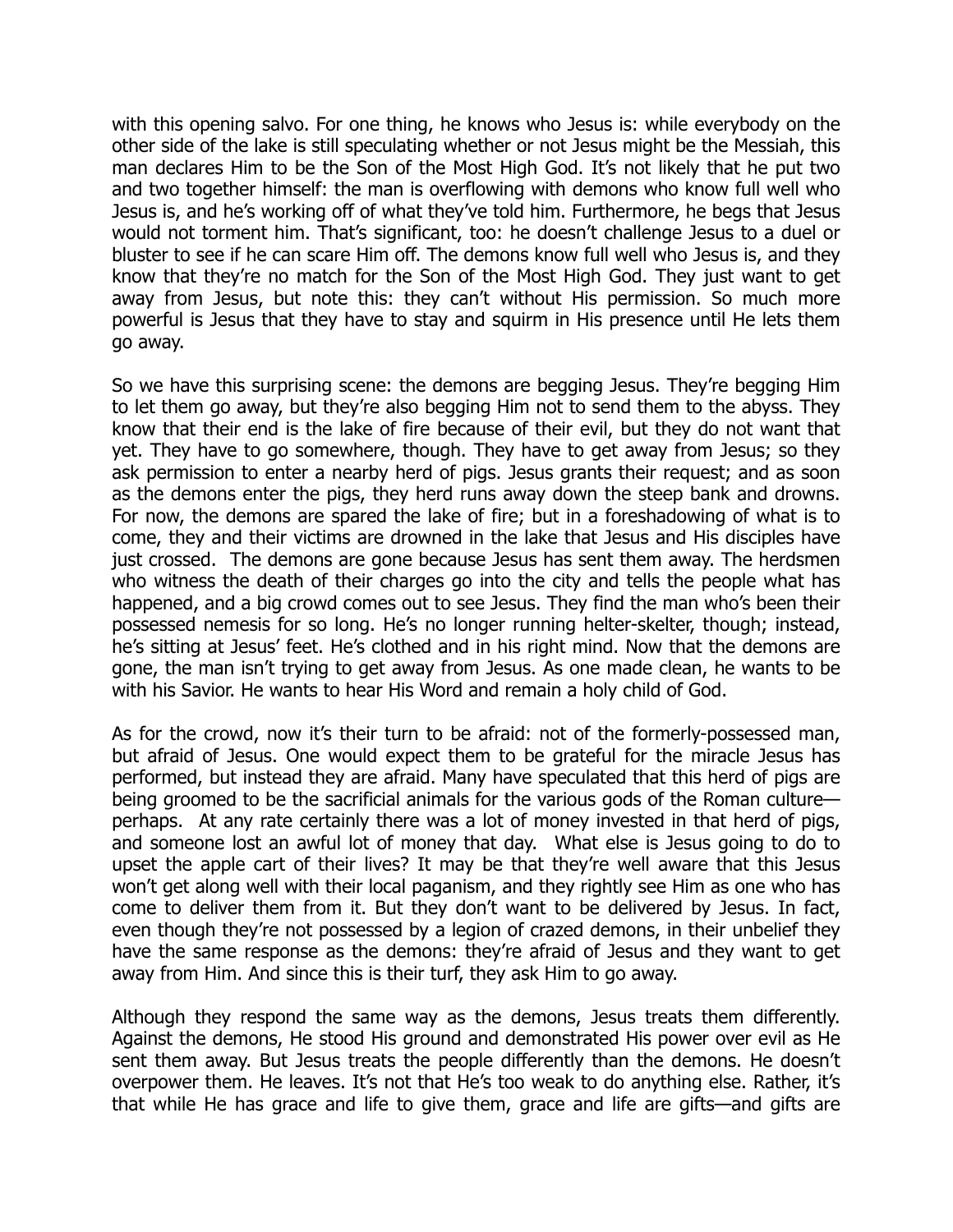never compelled. Jesus will not force Himself on anyone. Let me say that again one time slowly- Jesus will not force Himself on anyone. So when He delivers the man from the demons, He announces to the Gerasenes, "I have come to deliver you from sin, death and devil." But they don't want the deliverance. They want Him to go away. They too are saying, "What have You to do with us? We don't want you around." So Jesus gives them what they want—their sin, their isolation, their death before God. But He does not leave them without a witness, so that they might continue to hear His offer of grace.

Remember the man who was healed, he wants to stick with the Savior and be in His presence. But Jesus sends him home. He sends the man to go and tell those at home what God has done for him. The man does so: in fact, throughout the city of people who want Jesus to go away, the man proclaims what Jesus has done for him. He is now God's instrument to declare salvation there, God's merciful witness in hopes that those who send Jesus away might still believe in Him. And he must have been one diligent witness. Because the next time that scripture records our Lord on that side of the sea —he feeds 4000 men plus women and children and there are 7 baskets full of food left over.

That's what the man had to do with Jesus. And that's everything to do with Jesus.

## **II. Lessons to Be Learned**

Martin Luther retells a story that used to float around in medieval times. As the story goes, the devil went to church one day. As the people recited the Nicene Creed, it was customary for them to bow at the words "and was made man," a recognition of Jesus' Incarnation for our salvation. When the man next to the devil didn't bow in reverence, the devil hit him so hard as to make his head spin and said in part, "If God had become an angel like me and the congregation sang: "God was made an angel,' I would bend not only my knees but my whole body to the ground! Yes, I would crawl [ten ells] down into the ground. And you vile human creature, you stand there like a stick or a stone. You hear that God did not become an angel but a man like you, and you just stand there like a stick of wood!"1

1Luther, M. (1999, c1957). *Vol. 22*: *Luther's works, vol. 22 : Sermons on the Gospel of St. John: Chapters 1-4* (J. J. Pelikan, H. C. Oswald & H. T. Lehmann, Ed.). Luther's Works (22:105). Saint Louis: Concordia Publishing House.

It's just a story of course, but it makes a good point. Jesus didn't become an angel to save fallen angels. He became man to save fallen man.

You see the Lord deal both with fallen men and fallen angels in our Gospel lesson. He gives no quarter to the demons: aside from the reprieve from the abyss for a while, He simply forces them to go where He wants them to be. He's not there to negotiate or give demons a fair fight, but deliver people from the devil's power. On the other hand, behold how merciful He is to the possessed man among the tombs. He is the most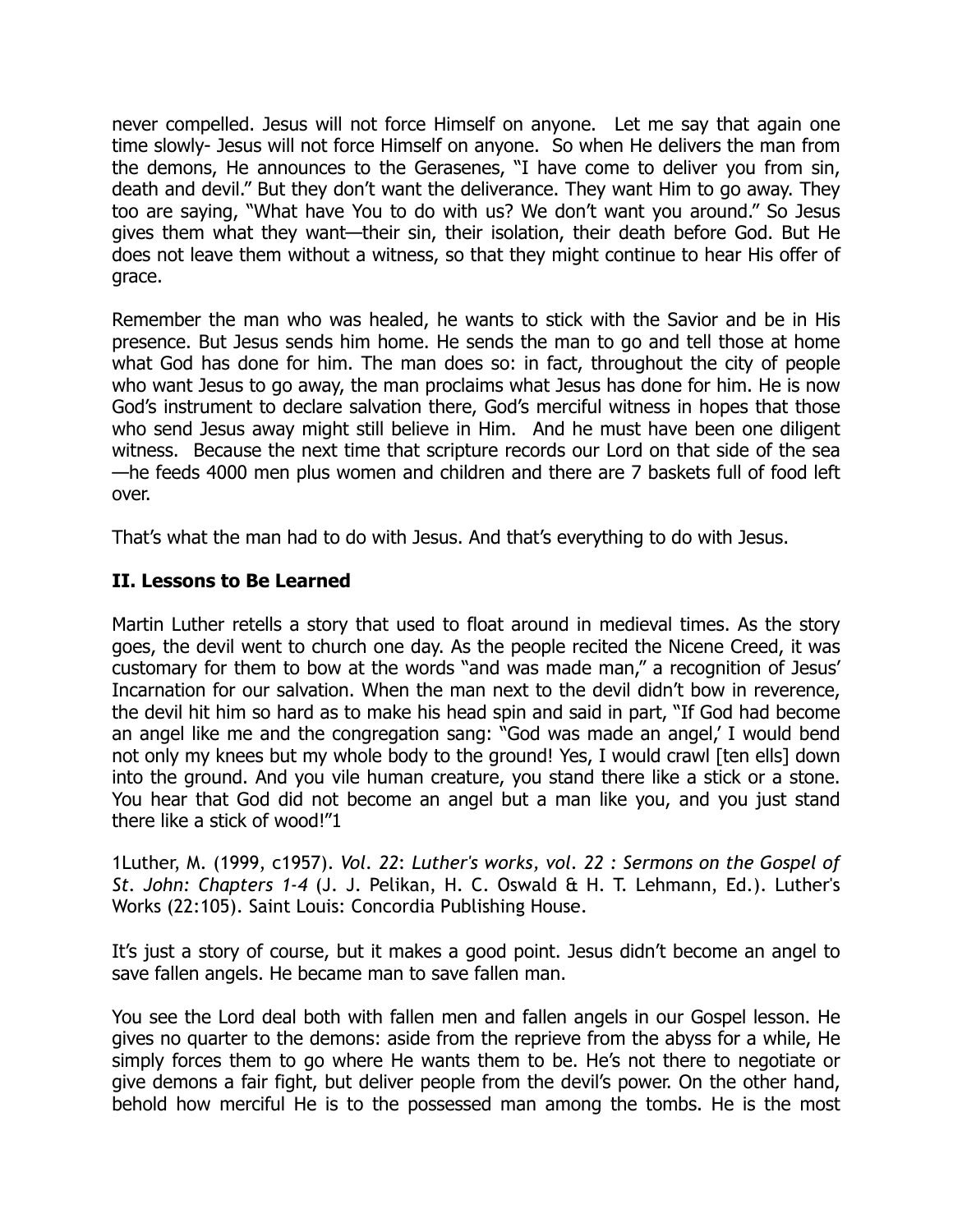unclean of the unclean, but he is not below the Savior's mercy. Jesus speaks to deliver him from the Legion's grip. He sets him free from sin, death and devil. He makes him clean and holy in God's eyes. That's certainly all His doing: it's not like the demonpossessed man was asking Him for help.

But while that cleansing and deliverance is all His doing, He doesn't force it upon anyone. Grace is a gift, and gifts are never compelled. When the other people don't want Him, He doesn't say, "You're stuck with Me." He departs.

That's one of the lessons of the text: behold how merciful is the Lord in His dealings with you.

Another lesson is this: no one is too far gone for Jesus. If anyone would be, it would be the raving, naked Gentile who lives among the dead. But it's not so. Jesus finds him. Jesus saves him. The man is delivered and has eternal life.

That's comforting news: that man wasn't beyond the mercy of Jesus, and neither are you or those you care about. But the devil is a crafty one, and he'll twist this miracle to convince you of something else: namely, that Jesus is really only necessary for people who are in that bad of shape.

So let us be clear: think of the naked man among the tombs, possessed by the devil, and know this: that's where the devil would have you. No matter how much wealth, power or personal satisfaction any sin seems to promise, the end goal is to leave you eternally ashamed, tormented and dwelling among the dead. That's hell.

How foolish are you, then, to indulge carelessly and willingly in sin. Your sins may not leave you dwelling among the tombs, but they may take you to the village of the Gerasenes—in other words, they may gradually lead you to be like the villagers, who say, "We're doing fine on our own right now, so we'd really like Jesus to be somewhere else." That's the plight of so many today: they don't feel particularly opposed to Christ and His grace, but neither do they see the need for him. But like the villagers, when Jesus comes in power on the Last Day, they will be afraid. They'll want nothing do with Him. They'll want to be somewhere else.

That's why we continually pray that the Lord would continue to make His Gospel known throughout all nations. It's why we continually proclaim His saving grace, because it's His saving Word that transforms the enemies of God into His beloved people. That's why you rejoice to be like the man in our text, sent back to his home; for as one who has been redeemed and made clean by Christ, you now have Good News to tell to others.

The news you proclaim is that there need be no fear of God. People live in fear all the time—fear of death, fear of trouble, fear of what might happen, fear of the consequences of what's already taken place. All of that fear is the result of sin, and all of that fear leads people to fear God. But by faith, you know better: Christ has not